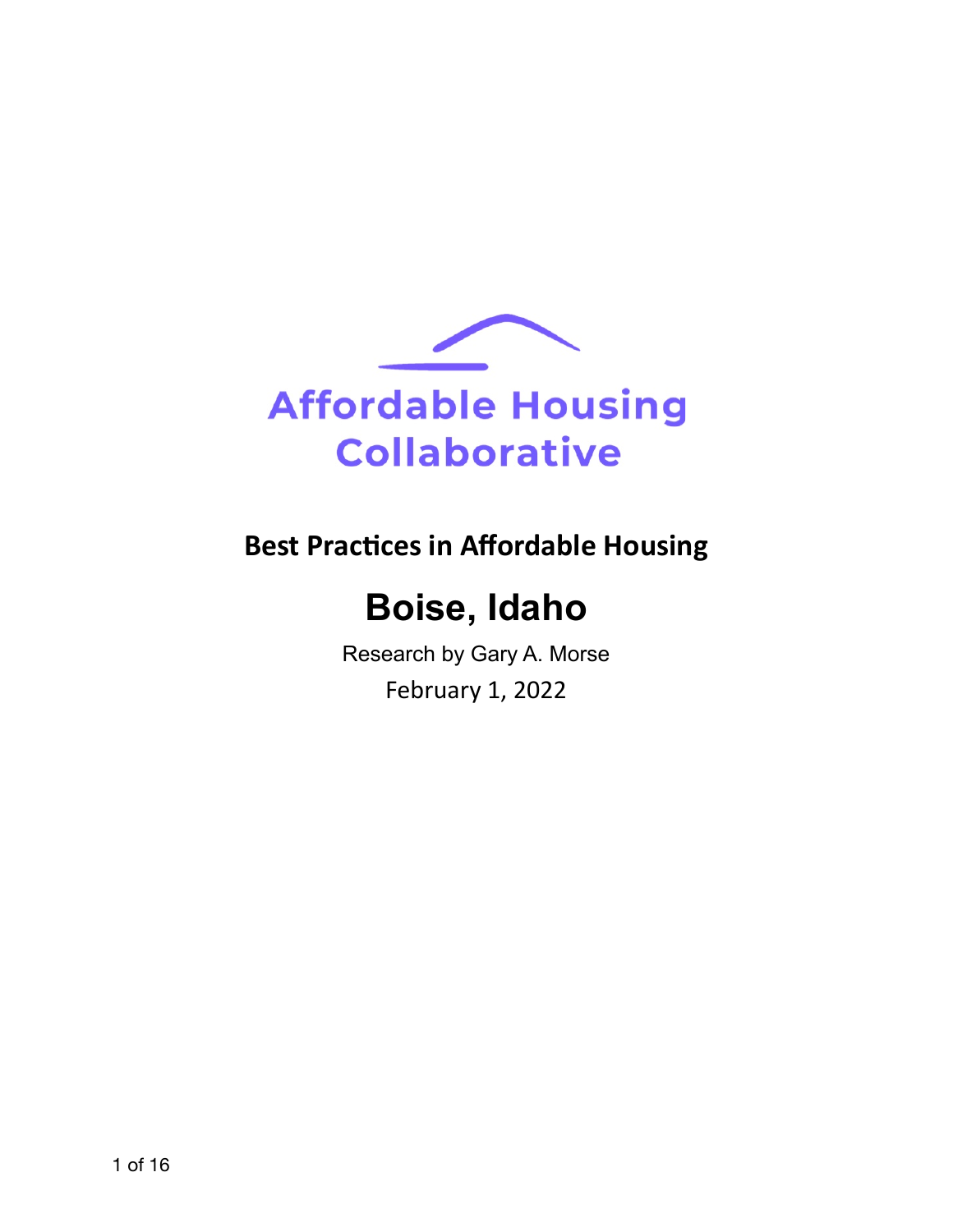**Executive Summary:** Five select cities in the U.S. (determined to be similar to Colorado Springs) were chosen for study, in an effort discover the most effective approaches/best practices employed for preserving and creating additional affordable housing. This report focuses on Boise, Idaho. The research employed website searches and direct conversations with leaders involved in the effort in Boise and Ada County, Idaho.

Recognition of the emerging housing problem in the Boise area began in 2006, when the nonprofit CATCH program was created, and resources have grown steadily since then, eventually leading to the hiring of Maureen Brewer, Senior Manager of Housing and Community Development Division, Planning and Development Services; Ms. Brewer was instrumental in the creation of this report. She has been responsible for the Five-Year Consolidated HUD reports and is clearly the leader of the current efforts cited below.

Equally as significant was the election of Boise's new Mayor, Lauren McLean, in 2019. McLean expanded work begun by her predecessor, Dave Bieter, by making affordable housing one of the top priorities for the city. McClean targeted affordable housing in her Strategic Priorities document, published in February of 2020; highlights of this priority, called "A Home For Everyone," are included in Section IV of this document.

This emphasis has led to a number of innovations as well as national recognition for several key projects. During the summer of 2021, a 3-month student fellow (basically an on-site intern) was fully funded by the Bloomberg-Harvard City Leadership Initiative called "Achieving Equity Through Housing Innovation and Economic Development." Highlights of a recently-released report – which focuses on preservation – were presented to the City Data Strategist and a link is included as an attachment to this document.

# **I. City Demographics**

#### A. Population:

While Boise is smaller than Colorado Springs in size and population, some of the demographics, and the affordable housing challenges, are similar. The following is from the 2020 Census:

- Population: 235,684
- Increase from 2010: 8.7%
- Veterans: 15,300 in City; 29,900 in Ada County
- Ethnicity/Race: 89.35% White, 9% Hispanic
- Owner-occupied housing unit rate: 60.9%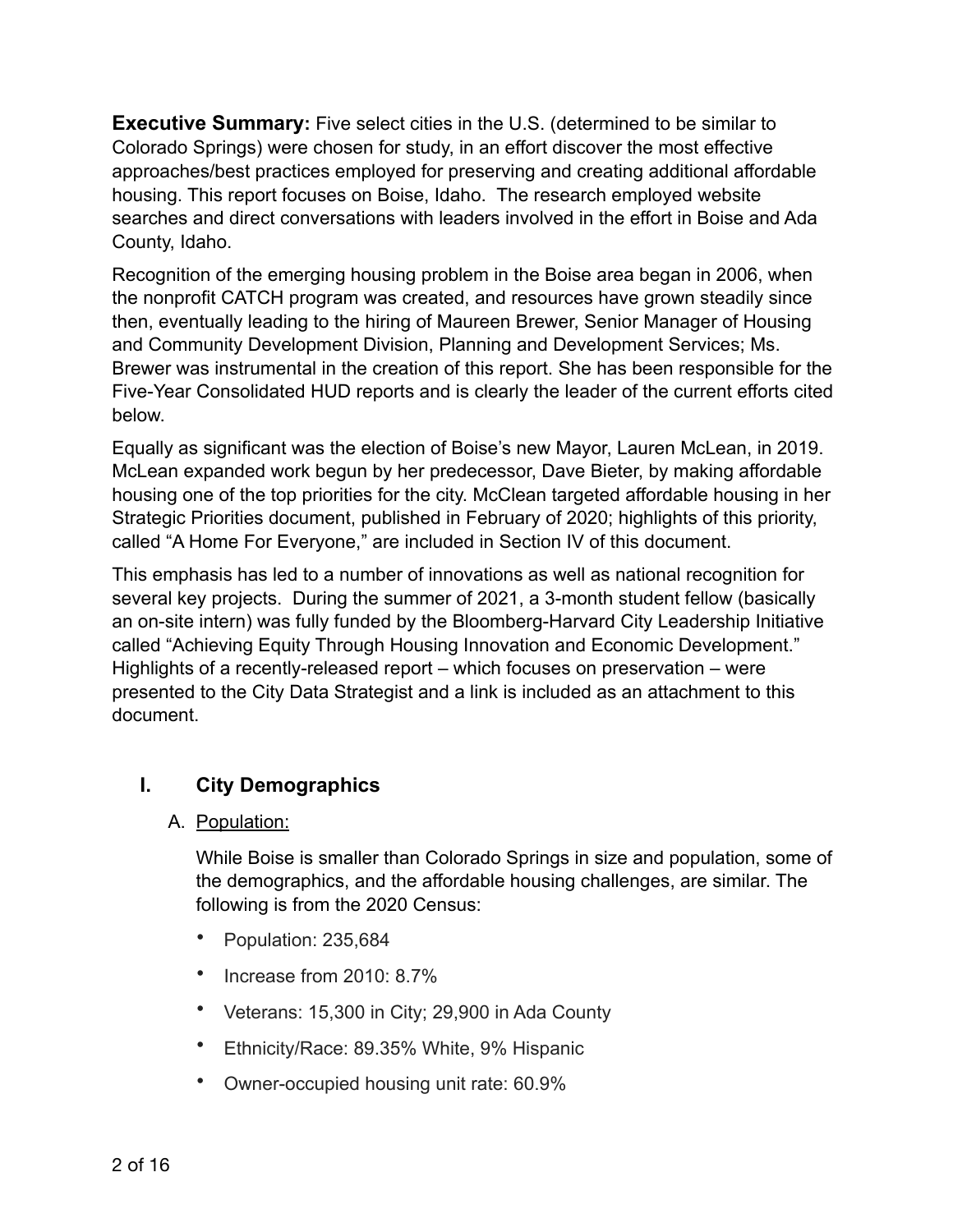- Median gross rent: \$957
- Households: 91,555
- Persons with a disability, under 65: 7.6%
- Persons, under 65, without health insurance: 10.3%
- Median household income: \$60,035 (\$74,800 for a 4-person household)
- *Per Capita* income: \$34,636 (2019 dollars)
- Percent of persons in poverty: 13.7%

In terms of projected growth, Boise, like Colorado Springs, is growing steadily. Data from 2000-2018 showed nearly a 1% annual growth rate. Using this figure, 2030 forecasted population will top 256,000:

#### Year Population Growth Rate:

| 2030 256,263 (projected at 1% Annual Growth Rate) |
|---------------------------------------------------|
| 2018 228,807 (+10.9%)                             |
| 2010 206,286 (+11%)                               |
| 2000 185,787                                      |

It is noteworthy that the city experienced a significant change in ethnic composition between 2010 and 2018, according to the Five-Year Consolidated HUD Report. While Whites/Non-Hispanics increased by 8.1% and Hispanics increased a whopping 60.2%, Blacks/African Americans decreased (-42.2%), as did American Indians (-42.7%), Asians (-19.6%) and Native Hawaiians/Pacific Islanders (-28.2%).

The dramatic increase in the Hispanic population is particularly significant, since the poverty status for that group is 20.1%.

- A. Form of Government:
- The City of Boise has a strong mayor-council form of government. The mayor works full-time, managing the day-to-day operations of the city and providing leadership and policy direction to the City Council. The mayor chairs all meetings of the City Council, voting only in the case of a tie.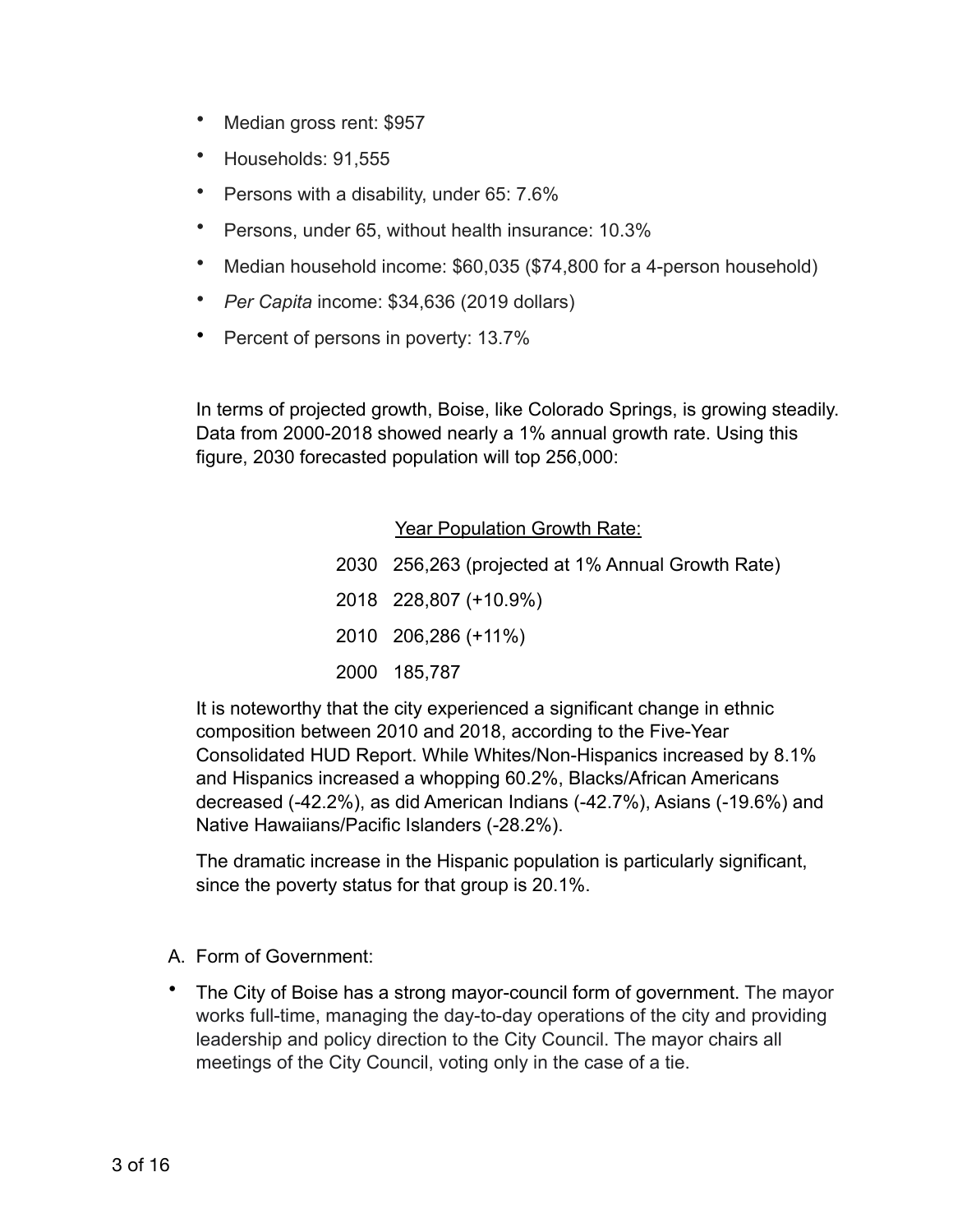#### B. Military Presence:

- The only true military base in Idaho is [Mountain Home AFB,](https://www.mountainhome.af.mil/) located 40 miles southeast of Boise. It's home to the 366th Fighter Wing (aka the Gunfighters), which is comprised of an Operations, Maintenance, Mission Support and Medical Group. The population of the base rounds out to approximately 4,800 military and civilians plus over 5,000 family members.
	- In the city of Boise, Gowen Field houses the Air National Guard Base a training site for military pilots - and the 124th Air Support Operations Squadron. The number of military personnel is 2,800, plus family members in the area.

# II. **Existing Affordable Housing Challenges**

Significant housing pressures have resulted from the City's population growth, low housing supply, and low vacancy rates. Ownership and rental prices have grown exponentially creating a greater need for housing at various price points. For households under the 80% AMI, finding clean, safe, accessible, and affordable housing is particularly difficult.

In the original Bloomberg-Harvard student fellowship document (February, 2021), the following statements appeared: "In recent years, Boise has seen the largest decline in housing affordability of any metro area in the country. To address this challenge, Boise recently created a city land trust, loosened restrictions on Accessory Dwelling Units, and passed a housing bonus ordinance." It appears that the city's leadership in the area of affordable housing led to the granting of the Bloomberg-Harvard fellowship award.

As of 2018, the housing problems in Boise identified by HUD included

- 1) Housing units lacking complete kitchens;
- 2) Housing units lacking complete plumbing facilities;
- 3) Overcrowding (1.01-1.5 persons per room);
- 4) Severe Overcrowding (greater than 1.5 persons per room);

5) Cost Burden (households paying between 30% and 50% of their income for housing); and

6) Severe Cost Burden (household pays 50% or more of their income for housing).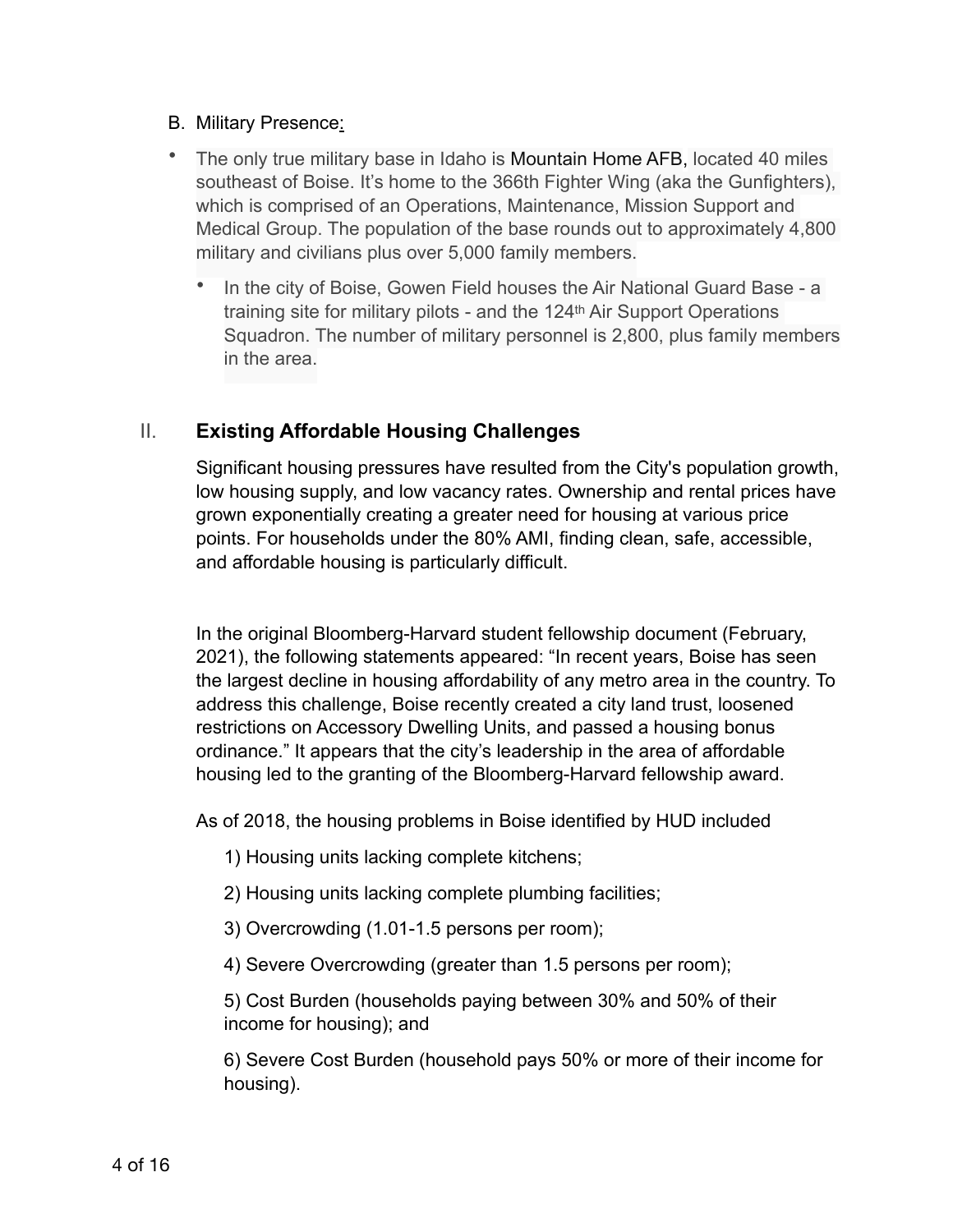Also, key information derived from the latest HUD data indicate:

1) That 7,215 renter households are cost burdened beyond 50%, but not facing any other defined housing problem; and

2) That 13,925 renter households are cost burdened beyond 30%, but not facing any other defined housing problem; and that 1,285 renter and owner households live in substandard housing, though 49% of those households are renters earning >30% AMI.

3) In total, 8,945 or 34.2%, of renter households are facing one or more severe housing problems.

4) 4,075, or 20.8%, of owner households earning 100% AMI or less are facing one or more severe housing problems.

- 5) 71.4% of those households are renters
- 6) 27.9% are elderly households
- 7) 63% are households earning 30% of AMI or less
- 8) 51% of cost burdened households are renters and 26.3% are owners.

Finally, to emphasize the fact that homelessness is not the only area of focus, the HUD report noted that:

- Overcrowding is most prevalent in renter households.
- The majority of overcrowding among renters occurs in single family households.
- Among owners, the most overcrowding occurs at the 50-80% AMI single family households.

#### **III. Entities Involved**

#### A. The City of Boise

The city is clearly the principal driver of services, innovation, support and advocacy for the area, with Ada County participating, but only marginally, in planning and development. It is City staff that administer the CoC, CDBG, and HOME programs that are housed together, and the Mayor/City Council members who have been very active in funding planning and coordination for a myriad of programs, in conjunction with some 50 community organizations.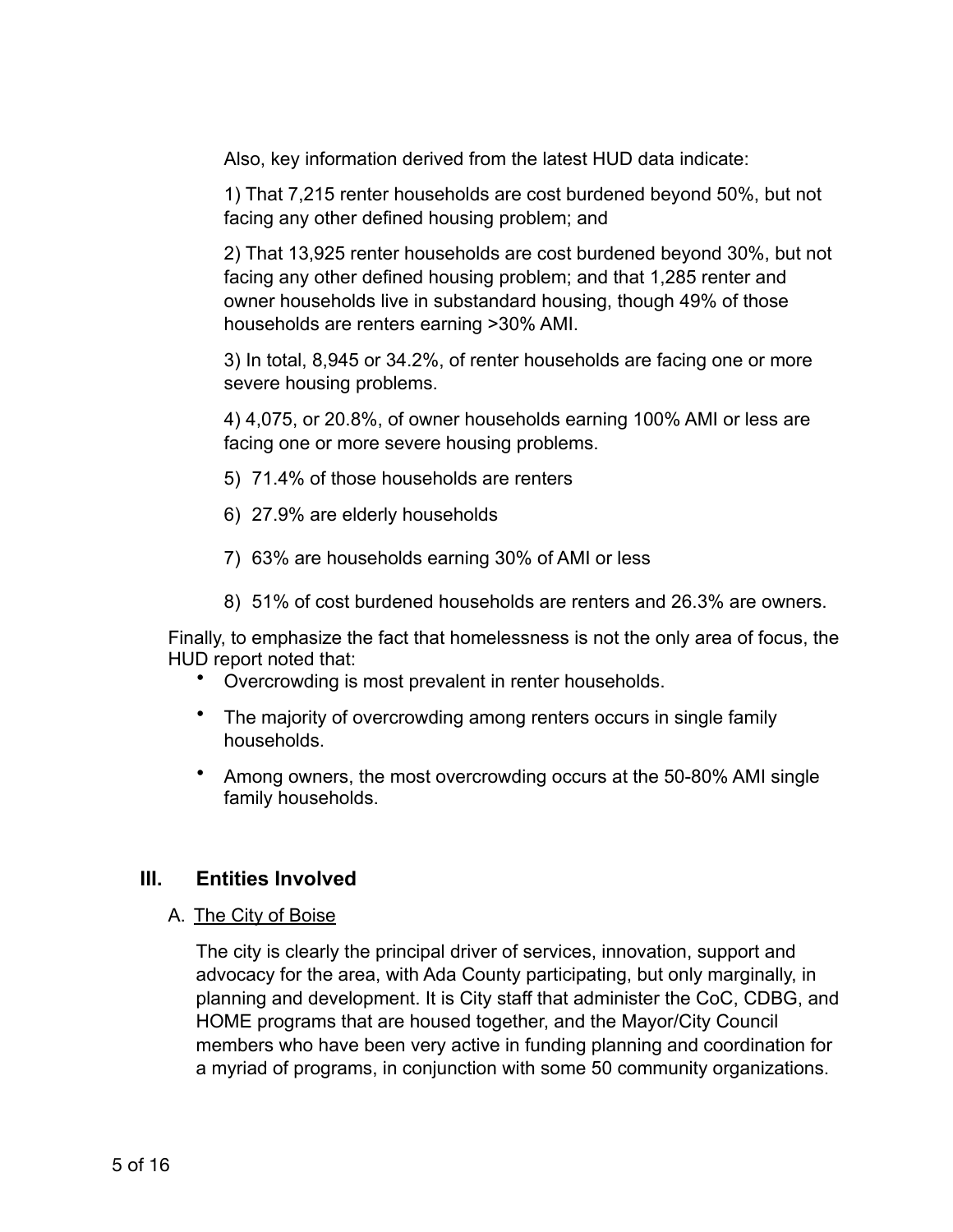Strategies and updates focused on affordable housing are detailed in Section IV.

#### B. The Boise City/Ada County Housing Authorities (BCACHA)

In terms of actual services, coordination and referral, BCACHA is the government-based provider. The two main programs administer federal resources in the Housing Choice Voucher Program (Section 8) and Low Rent Public Housing Program. They serve some 2,600 people per month.

BCACHA does publish a Public Housing Agency (PHA) Annual Plan and Five Year Capital Fund Plan in compliance with the Quality Housing and Work Responsibility Act of 1998; a link for the most recent plan (September, 2021) is included in Attachment A. BCACHA recently built and opened Capitol Plaza - a seven story high-rise apartment complex with 93 homes for residents 62 years or older or for persons with disabilities, using government funds.

#### C. The State of Idaho

The State appears to be a reluctant partner at this point, but the leader of the City's effort, Maureen Brewer Senior Manager Housing and Community Development Division Planning and Development Services is hopeful that the State might be warming up a bit, especially now, as momentum is building at the local level (see below).

#### D. Nonprofits

The array of involved nonprofits is impressive, with the most innovative being the **CATCH** program, a 501(C)(3); their mission is captured in the following excerpt from their website's home page:

"We realize our vision of ending homelessness for families by inspiring stable housing, financial independence, and resilience. Founded in 2006, CATCH is a leader and innovator in housing our most vulnerable neighbors in Idaho's Treasure Valley.\* We collaborate with community partners and use proven, intentional methods like Housing First, because every family and every person deserves a home."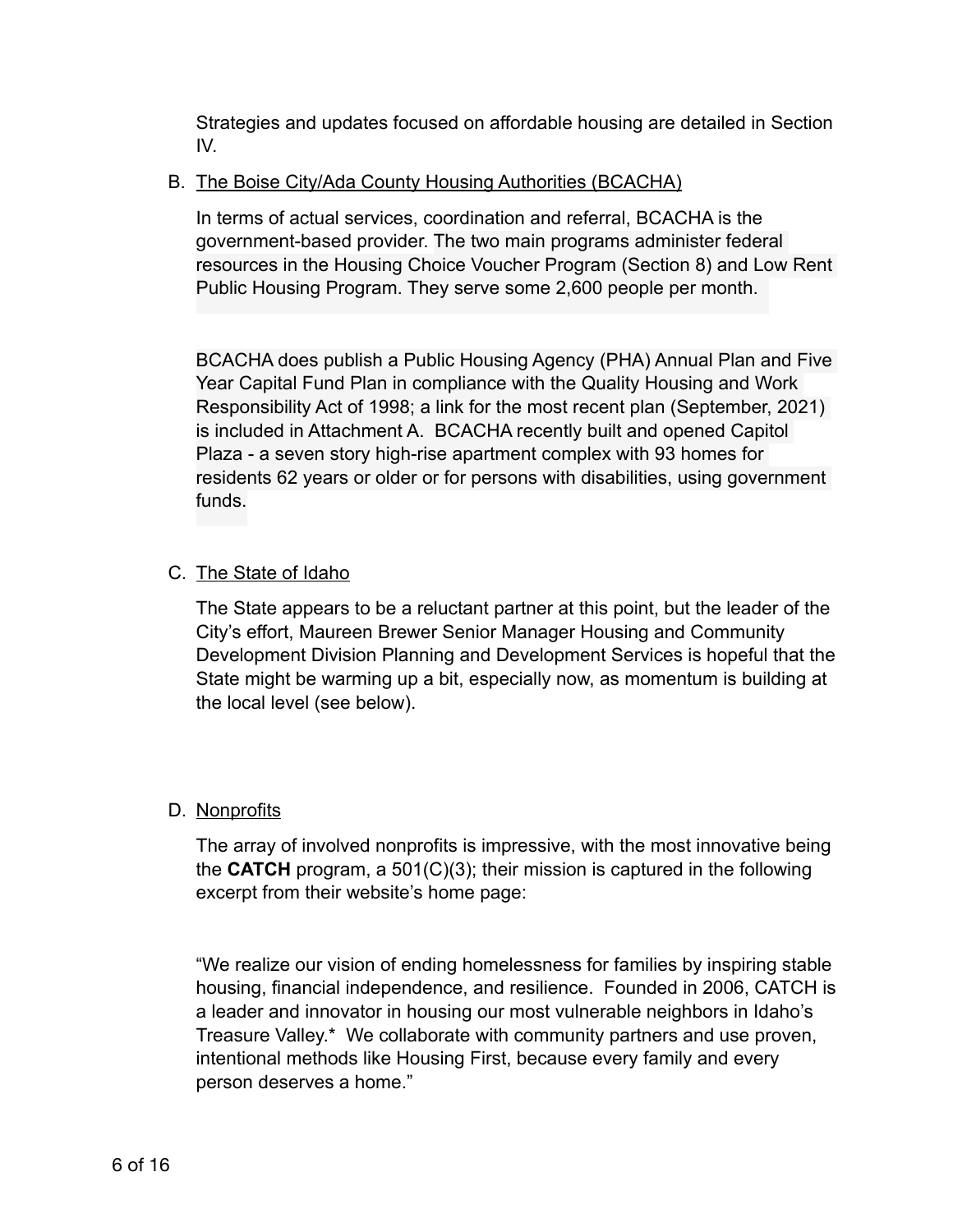The 2018 FY 990 form for CATCH reported total income at \$1.2M.

\*The Boise City–Nampa, Idaho Metropolitan Statistical Area (MSA) is known as the Boise Metropolitan Area or The Treasure Valley

Other organizations are listed in Attachment B.

E. Business Community

Boise and Ada County have gotten the jump on many other metropolitan areas when it comes to the involvement of local businesses. This includes banks, housing developers and other businesses who are cooperating in the land trust arena and other key areas.

• One relatively new and notable program for our purposes is Valor Pointe Veteran's Home, a project of Our Path Home, a private-public partnership aimed at ending homelessness in Ada County. The project was brought to life in 2020 by leveraging funds from a number of sources, including Low Income Housing Tax Credits awarded by the Idaho Housing and Finance Association and \$4.4 million, US Bank, Construction Loan: \$3.6 million.

Other funding partners for Valor Pointe include the Boise City/Ada County Housing Authorities, the City of Boise, the HOME Partnership Foundation, Micron, US Bank, The Julius C. Jeker Foundation, JPMorgan Chase, Wells Fargo, Albertsons, the Laura Moore Cunningham Foundation, Boise Cascade, Together Treasure Valley, the Idaho Statesman and other generous individuals in our community.

# **IV. Existing Strategic Plan**

Boise is clearly on point, with regard to planning and executing. The Five Year Consolidated HUD Plan had been the principal guiding "plan," until 2020, when the following Home For Everyone goals and actions were published by Mayor McClean in her State of the City address:

#### **A Home for Everyone**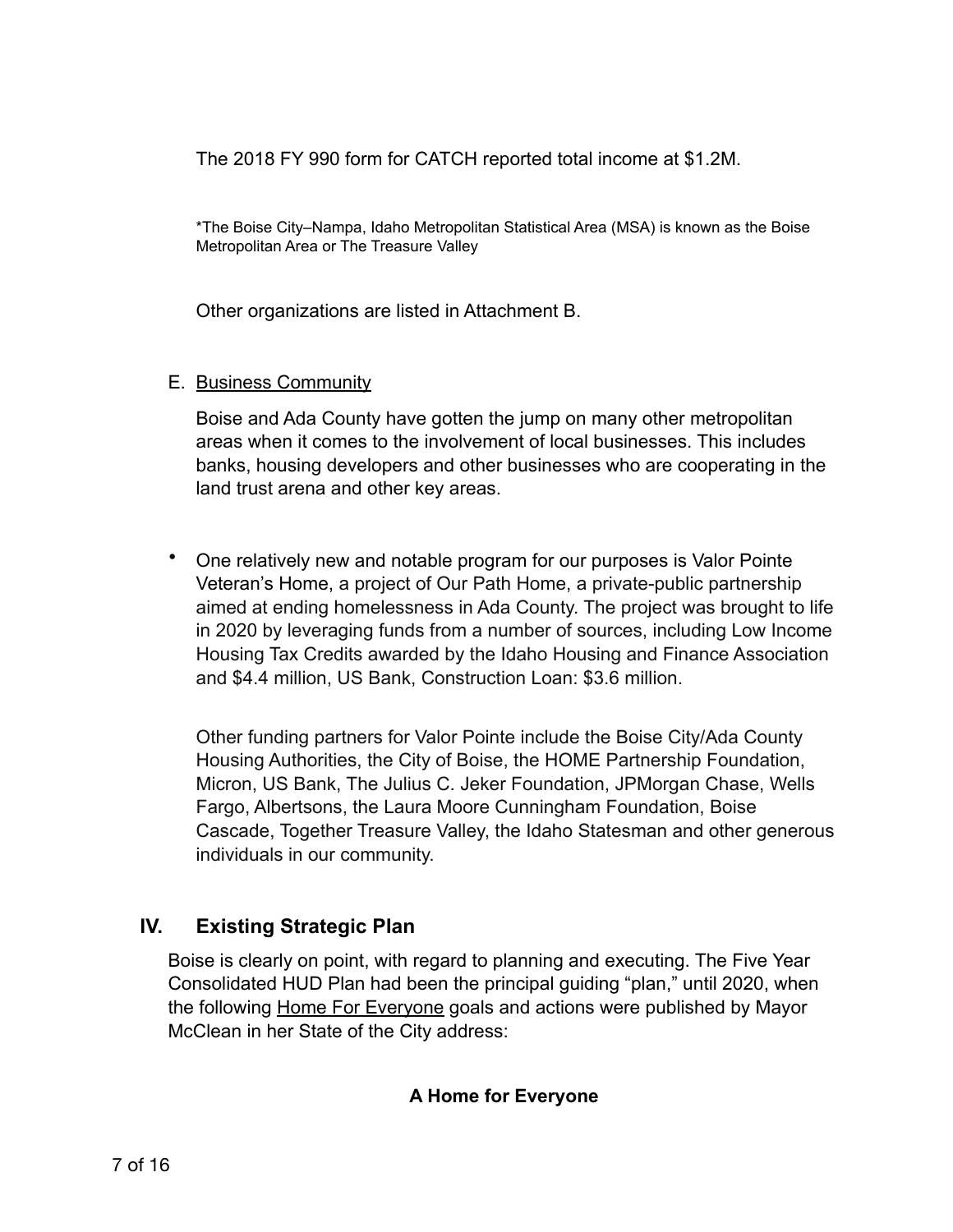Keep our neighborhoods people-scaled and people-friendly, knowing that strong neighborhoods need housing at every price point.

#### **Goal: Create an Eviction Prevention Fund**

One of the major barriers to maintaining stable and permanent housing is the threat of eviction. An Eviction Prevention Fund can provide a safety net to residents in financial crisis.

#### **Actions**

Work with community organizations to deliver eviction prevention services to residents in need.

#### **Goal: Establish a systematic approach to addressing homelessness**

By strategically expanding services like outreach, mental health and housing, we can make a positive impact on individual lives and decrease the number of people experiencing homelessness.

#### **Actions**

Expand the recently-created outreach street team by developing a cross-agency, multi-jurisdictional outreach program

Broaden the outreach team's reach to those living in their cars/RVs, camping or otherwise unsheltered

Grow outreach services to include shelter, mental health services, substance use and housing

Support collaborative efforts to end family homelessness

#### **Goal: Create and staff a community housing land trust**

The trust will leverage city-owned land to create housing for residents at all income levels, and ensure it remains affordable far into the future.

#### **Actions**

Begin construction of mixed-income housing on city property at Franklin and Orchard (anticipated in Fall 2021)

Move forward with acquisition of other properties currently being considered by the land trust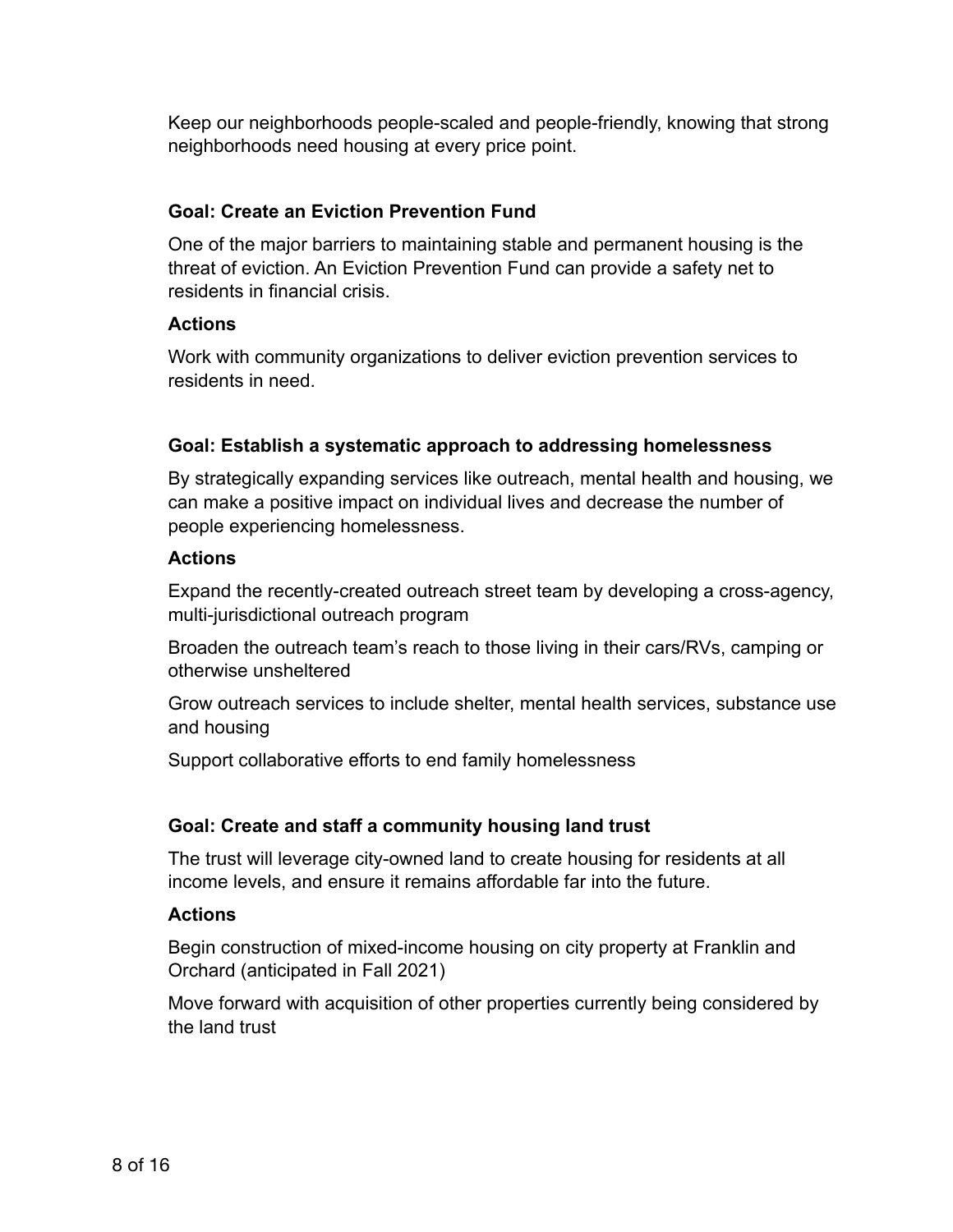#### **Goal: Protect existing affordable housing and grow affordable housing options**

Choice in housing matters in our community. From mobile home parks to duplexes, we must offer housing choices in Boise to make our community affordable and viable for all who wish to call Boise home.

#### **Actions**

Require city review of applications to demolish buildings if the demolition would result in loss of affordable housing

Negotiate with developers planning to demolish multi-unit housing, like apartments and duplexes, to preserve existing affordable housing or develop new affordable housing where possible

Pursue partnerships with community organizations, leveraging city resources to grow affordable housing.

# **V. Areas of Engagement**

A. In February of 2020, a Final Transition Team Report on A Home For Everyone was published by a joint committee of City staff and private citizens. This was, basically, a progress report for the new Mayor, accessed by the link shown in Attachment A.

For the stated focus of our Collaborative, the following items are listed here, since they are specific to "affordable/attainable/workforce housing:"

#### LOAN PROGRAMS

- Property Preservation loan program assists landlords with improvements on behalf of income-eligible residents.

- Multi-Family New Construction loan program provides gap financing for new development.

 - Home Improvement loan program assists income-eligible homeowners with necessary repairs to ensure ongoing affordability and livability.

- Homeownership loan program offers income-qualified applicants an opportunity to purchase a home.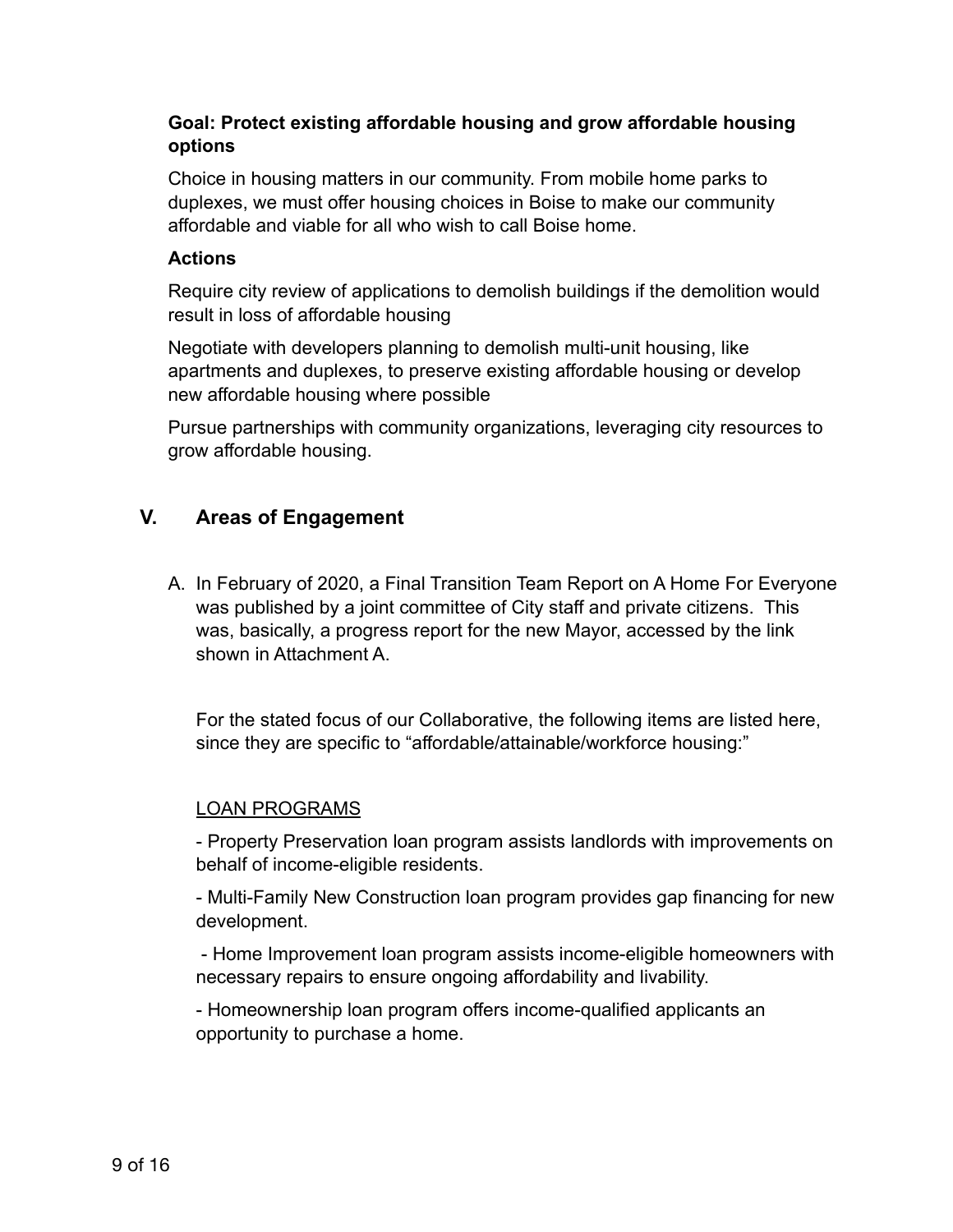#### ENERGIZE OUR NEIGHBORHOODS

- Neighborhood program to increase livability improvements, community connections and capacity building in which housing is one of eight focus areas.

#### GRANT ADMINISTRATION

- Homeless Prevention and Rapid Re-Housing.
- Neighbors in Need Trust Fund.
- Community Development Block Grant.
- HOME Investment Partnerships Program.

#### A HOME FOR EVERYONE RENTAL HOUSING

- Boise owns and operates a \$20 million portfolio with more than 300 housing units that serve income-eligible households.

#### OUR PATH HOME

- The public-private partnership working to end homelessness in Ada County. Grow Our Housing recently audited existing tools which revealed that additional strategies are needed to maximize private sector development and allow public entities to fill housing gaps. The following four strategies were identified by Grow Our Housing to complement existing tools:

- …Establish a Housing Land Trust.
- …Align Public and Private Funding and Resources.
- …Expand the Housing Incentive Program.
- …Maximize Land Use Allowances.

In addition, in 2018, Boise City Council declared their primary goals were to increase density, reduce building costs and increase supply. Each of these strategies align with the recommendations of the committee.

• On February 21, 2021, the aforementioned three-month student fellowship program from the Bloomberg Harvard City Leadership Initiative was granted, with the focus being on preservation. The study and recommendations were reported in a paper entitled Strategies to Preserve Naturally-Occurring Affordable Housing in Boise, Idaho that was shared with City Council and in Community Conversation meetings in August and September of 2021. NOAH consists of single-family and multifamily housing that is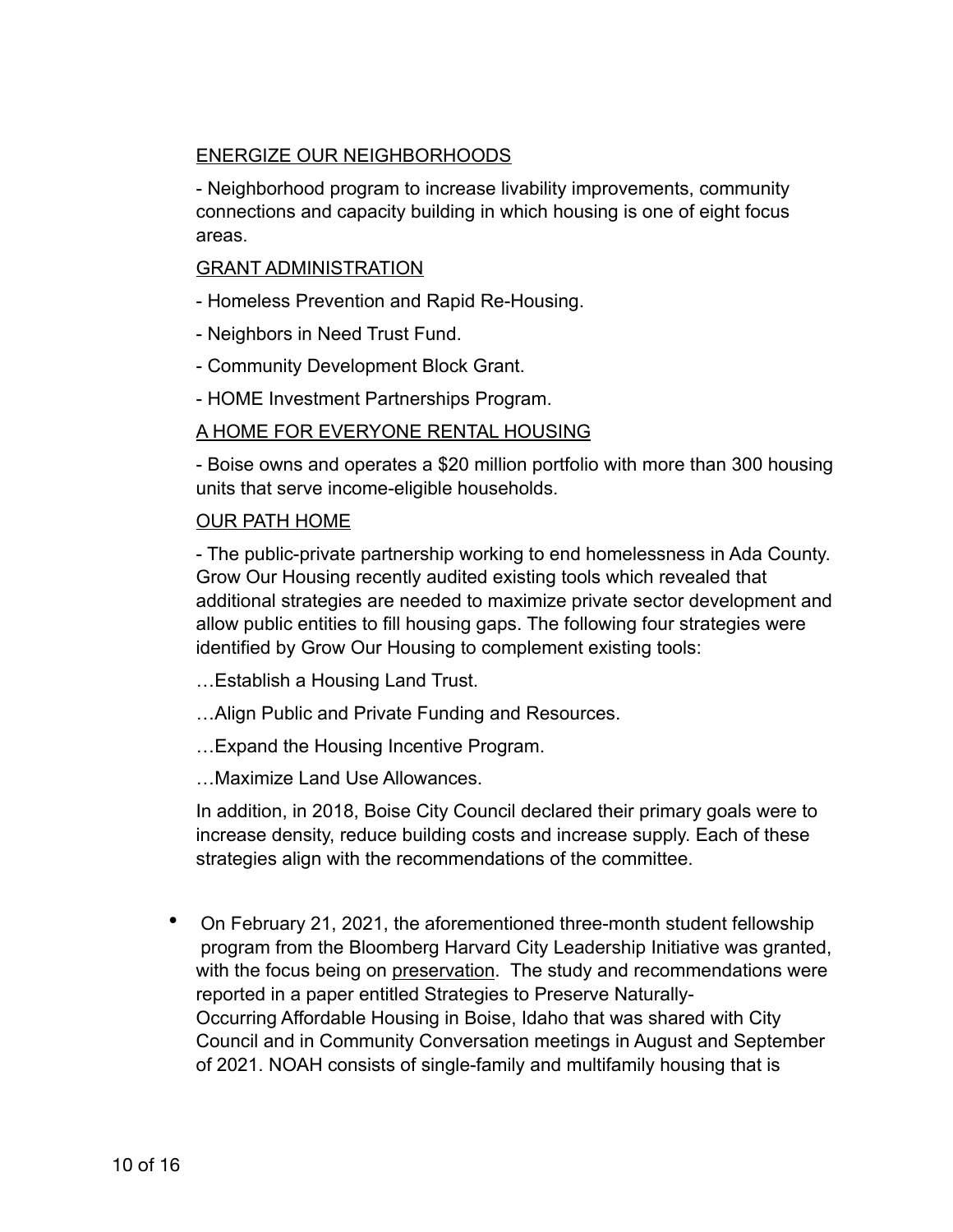privately-owned, unsubsidized, and is affordable to households at or below 60% of area median income. A link to his report is included as Attachment C.

• Previous to the summer efforts, the Mayor's office had succeeded in funding three new full-time a positions in April, including: - A Housing Manager, to oversee several members of the housing team and manage the overall strategy for affordable housing in the city, while researching new policy tools and evaluate the city's progress toward goals; - A Project Coordinator to work on affordable housing projects, which will help the city get more housing, like the [Franklin & Orchard Development](https://boisedev.com/news/2020/07/28/boise-franklin-orchard/) (see below), up and running quicker; and

- A Coordinator to support the City's Our Path Home program, the publicprivate partnership working to address homelessness in Ada County. The City pays for the staff to lead the partnership, which has 50 different partner organizations working on the plan to effectively **eliminate family homelessness by 2026.** Housing and Community Development Director Maureen Brewer, who used to oversee Our Path Home, said they needed a second staffer to help manage the family homelessness project and ensure that the federal COVID relief funds are spent effectively to address homelessness. "There are things that don't get done because the administrator of Our Path Home has to be responsible to so many agencies and there's work left on the table," she said. "I wanted the position approved, because it will help us make those leaps and bounds and harness that moment where we have an incredible influx of dollars and we want to put those dollars to their highest and best use so we don't look back on this moment and think 'gosh, we missed it'."

• The city currently has a range of housing programs starting, some of which began under former Mayor Bieter, along with new initiatives and urgency

from Mayor Lauren McLean. This includes an [affordable housing land trust](https://boisedev.com/news/2021/02/16/boise-affordable-housing-trust/) to develop affordable housing on city-owned land, loosened restrictions on Accessory Dwelling Units, a housing bonus ordinance and a push to [boost](https://www.idahopress.com/news/local/boise-city-council-launches-campaign-to-end-family-homelessness-by-2025/article_dc93d169-267d-5a91-904c-52f6b857ed07.html)  [capacity in the homelessness services system](https://www.idahopress.com/news/local/boise-city-council-launches-campaign-to-end-family-homelessness-by-2025/article_dc93d169-267d-5a91-904c-52f6b857ed07.html). The plan being developed under the campaign to end family homelessness, which will be managed by Our Path Home and its two employees, includes a mix of programs paid for by a roughly \$8 million raised through fundraising. It would include funding for more caseworkers to help address the backlog of people waiting for services, rental assistance to prevent homelessness and strategies to try and grow the number of units already existing in the community set aside for those transitioning out of homelessness.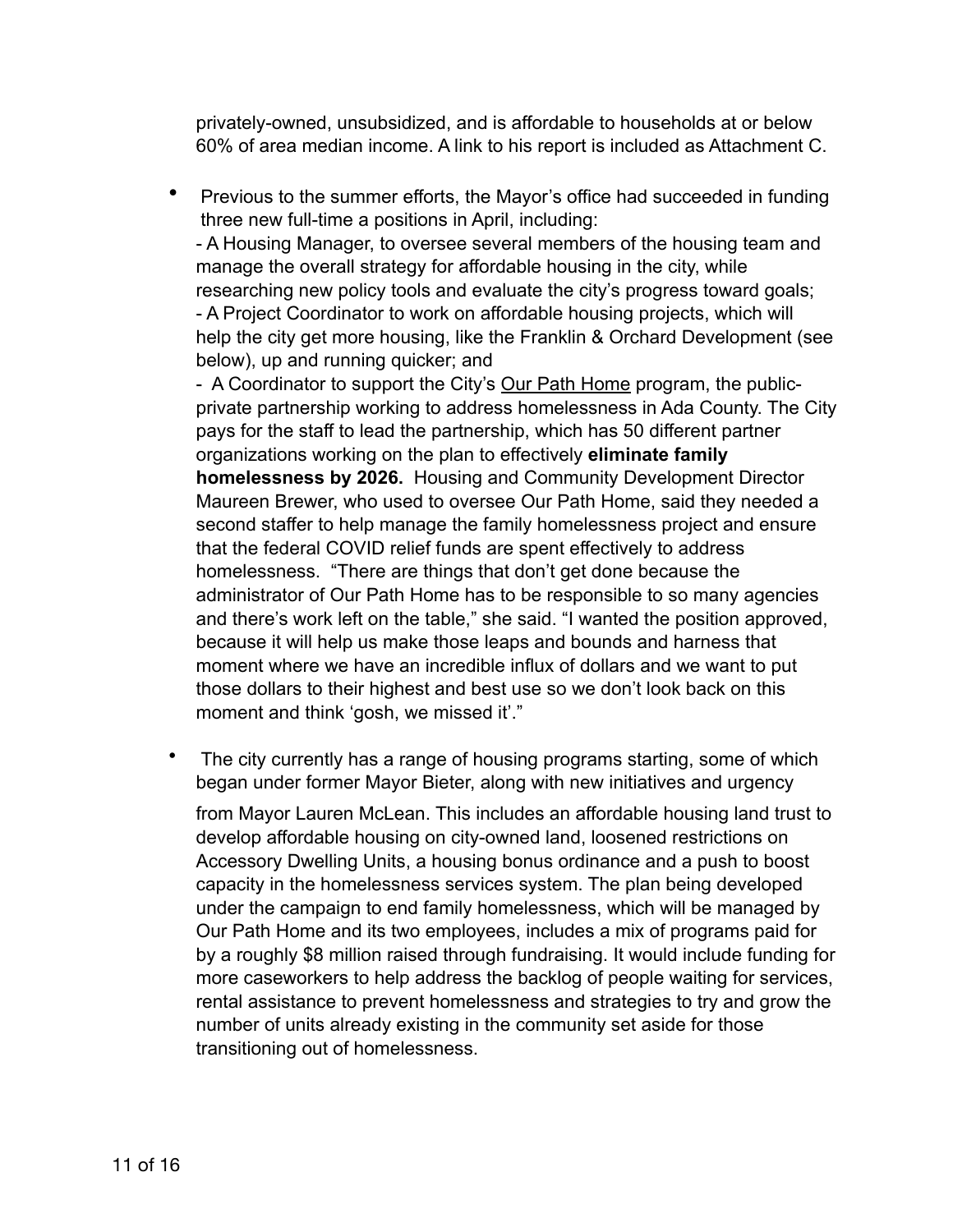The city is also embarking on a strategic planning process for economic development completed this past summer, which will be implemented over the next 3-5 years. The publication of that process is set for February of 2022, according to Director Brewer.

The aforementioned BCACHA PHA Plan is also strategic in nature, by listing capital plans for each year between 2019 and 2023.

#### **VI. Conclusions/Best Practices**

It is clear that Boise (especially the City of Boise) has taken the problems of its growing homeless and cost-burdened populations very seriously. From the Mayor to the City Council to nonprofits and the business community, an enormous amount of planning, funding, building and programming has occurred. With evolving plans and recent recommendations, the City and Ada County appear to be well on their way to ameliorating the affordable housing crisis.

With regard to best practices, most of the goals and actions listed in Section, while in progress, have yet to be completely tested and evaluated for success. The concept of A Home For Everyone being a priority is, in itself, an innovation, given the broad prospective and constant tuning.

Most recently, the City announced the creation of three new programs in the effort to find solutions, with ideas that emerged from the Bloomberg-Harvard study recommendations:

• Tiny Homes. The idea the city is studying would allow these homes within city limits, so homeowners could rent space on their property to the home owner or own one themselves and rent it out on a more traditional basis. They would have utility hookups and be subject to city design standards, but it would allow the lower-income person to own their own home and build equity without the high price point.

These home sell for \$50,000 to \$75,000, which is attainable for a renter to purchase. But, the problem is that the renter would need a place to park the home. The idea the city is studying would allow these homes within city limits, so homeowners could rent space on their property to the home owner or own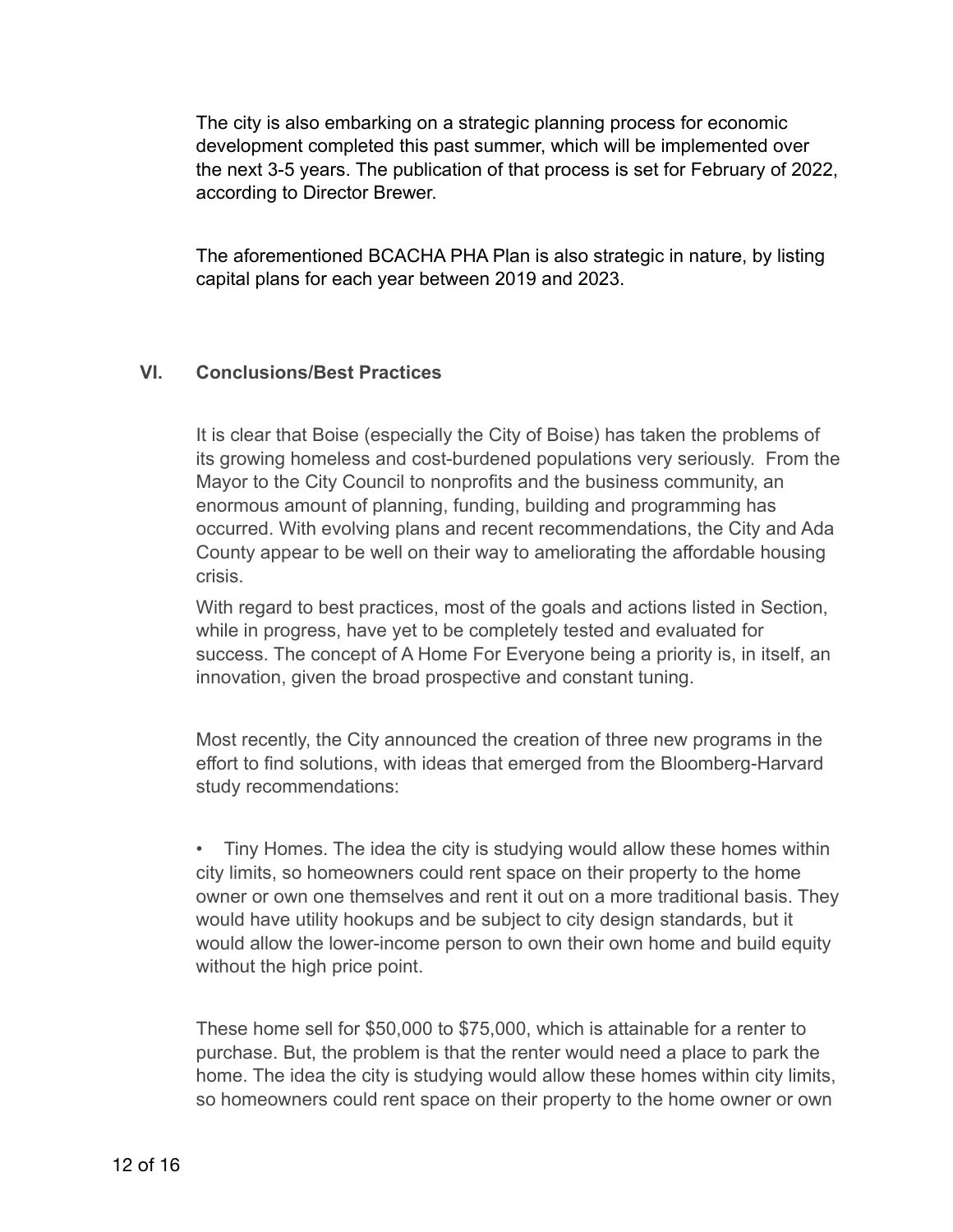one themselves and rent it out on a more traditional basis. They would have utility hookups and be subject to city design standards, but it would allow the lower-income person to own their own home and build equity without the high price point.

• The City is also considering making it easier to build accessory dwelling units. At the present time, ADUs, or mother-in-law cottages, are easier to build in Boise after the city loosened regulations on them in 2019. Since then, the city saw an uptick in applications to install them, but they are still expensive to build and working with the city's permitting process can be intimidating. So, the City is considering a number of different incentives to ease the process for homeowners who are interested in an ADU renting to Boiseans making less than 80% of the area median income. This could include a staff person to walk someone through the permitting process, low-cost financing options or support with finding tenants for first-time landlords.

Other cities have had success with free designs for ADUs paid for by the city that are available to homeowners, instead of requiring them to get their own custom drawings from an architect. To test these ideas, the City has created a Choose Your Own Adventure-style guide to the ADU process and potential incentives gage their reactions to the program, their needs and what they are looking for from the city.

To test these ideas, City Data Strategist Kyle Patterson said the city has created a Choose Your Own Adventure-style guide to the ADU process and potential incentives gage their reactions to the program, their needs and what they are looking for from the city. "This round we've created…early draft versions of what a website would look like for an ADU program, what rent you might rent it out for and we sit with somebody and they walk through it," He said. "We'll ask them to speak aloud about what they're thinking. It's really about getting deep feedback and having one on one conversations about what folks are thinking."

• The third option is a city-backed home-sharing website – based on the Craigslist model - to help renters in need find a homeowner they can rent from in the city. Under this concept, the city would set up a website where potential renters can browse listings from Boiseans with extra rooms in their house, like seniors, empty nesters or young single homeowners. This can help facilitate trades like lower rent in exchange for yard work or other help around the house, or other community-based living for people with shared interests.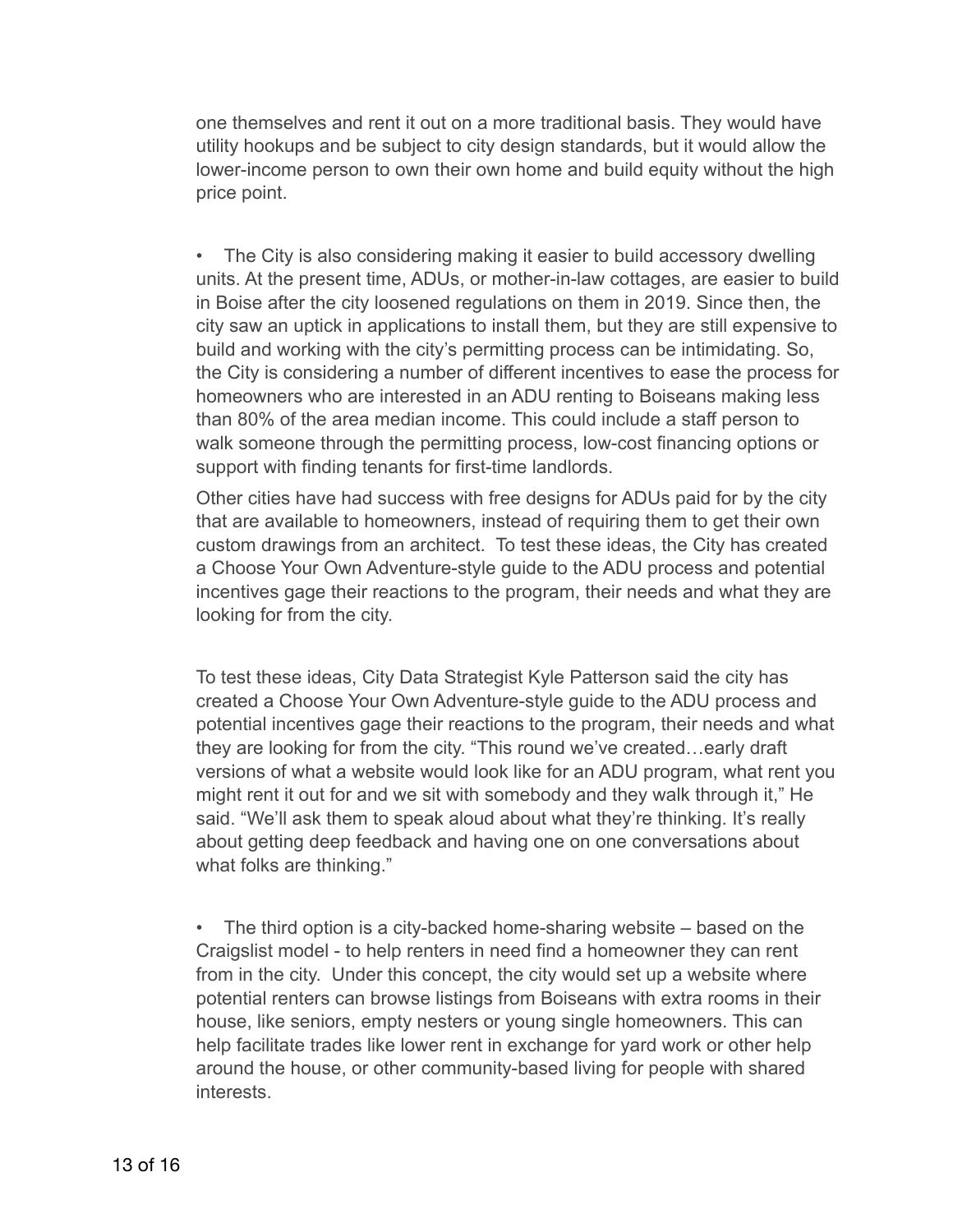The City is considering a feature where potential renters can pay once for background check for multiple applications to make it more friendly for renters. Boise's Innovation and Performance Coordinator Eli Griffin said this site also provides a greater degree of safety for low-income renters, who may be nervous about searching for a landlord on anonymous platforms.

"Craigslist isn't the most trustworthy app," Griffin said. "You don't know who you're talking to and a lot of people who are dealing with housing instability are often from marginalized communities and they need a safety net, a source they can trust. Having a platform that does these background checks and says these people are who they say they are is really important because it is this safety net."

# **Attachments**

#### **A. Key Leaders and Links**

- Maureen Brewer, Senior Manager of Housing and Community Development Division, Planning and Development Services mbrewer@cityofboise.org 208-570-6845)
- Kyle Patterson, City Data Strategist kpatterson@cityofboise.org (208) 972-8537
- City of Boise Mayor's Office 208-608-7000
- The City of Boise Website <https://www.cityofboise.org/>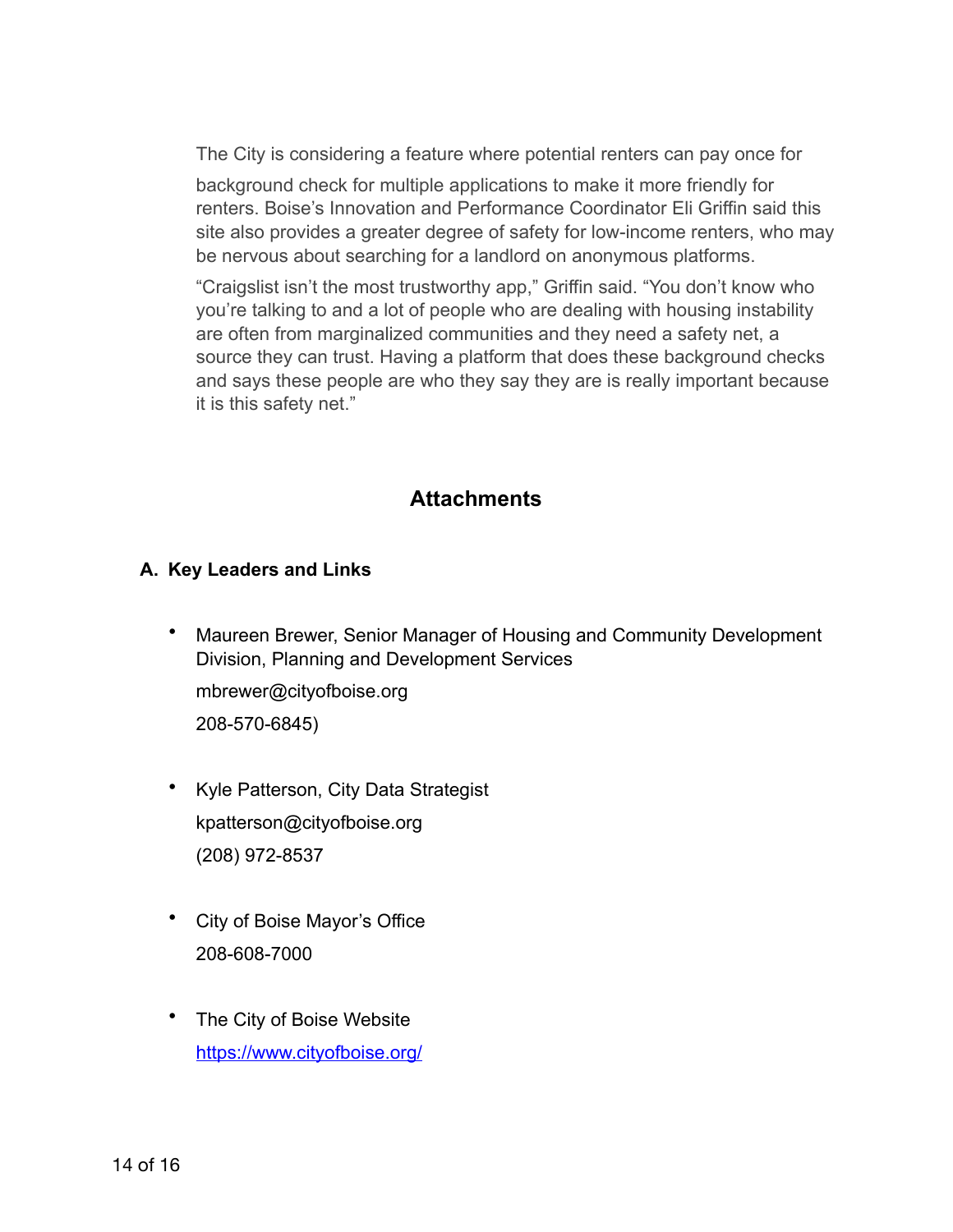- The BHACHA Website: <https://bcacha.org/>
- A Home For Everyone Website (description of project): <https://www.cityofboise.org/programs/a-home-for-everyone/>
- A Final Transition Team Report for Mayor Lauren McLean: <https://www.cityofboise.org/media/9916/transitionreport-home-final.pdf>
- The BCACHA Public Housing Agency (PHA) Annual Plan and Five-Year Capital Fund Plan: <https://bcacha.org/wp-content/uploads/2020/08/Draft-BCHA-Annual-Plan.pdf>

# **B. Other Organizations Involved in Affordable Housing in the Boise/Ada County Area:**

- [211 Idaho Care Line](https://211.idaho.gov/)
- [A Body and Mind Wellness](https://www.abmhealthservices.com/)
- [Access Behavioral Health](http://www.accessbhs.com/about.php)
- [Ada County Indigent Services](https://adacounty.id.gov/clerk/indigent-services/)
- [Ada County Paramedics](https://adacountyparamedics.org/)
- [Ada County Sheriff's Offic](https://adacounty.id.gov/sheriff/)e
- [Boise City/Ada County Housing Authorities\\*](https://bcacha.org/)
- [Boise Police Department](https://www.cityofboise.org/departments/police/)
- [Boise Rescue Mission\\*](https://boiserm.org/)
- [Boise School District](https://www.boiseschools.org/)
- [Catholic Charities](https://www.ccidaho.org/)
- [Child Protective Services](https://healthandwelfare.idaho.gov/Children/AbuseNeglect/tabid/74/Default.aspx)
- [Corpus Christi](https://corpuschristiboise.org/)
- [Create Common Good](https://createcommongood.org/)
- [Division of Behavioral Health, DHW](https://healthandwelfare.idaho.gov/Default.aspx?TabId=103#:~:text=Idaho%2520Mental%2520Health%2520Services&text=The%2520mission%2520of%2520the%2520Division,need%2520when%2520they%2520need%2520them.)
- [El-Ada Community Action Partnership\\*](https://eladacap.org/)
- [Head Start](https://www.idahohsa.org/)